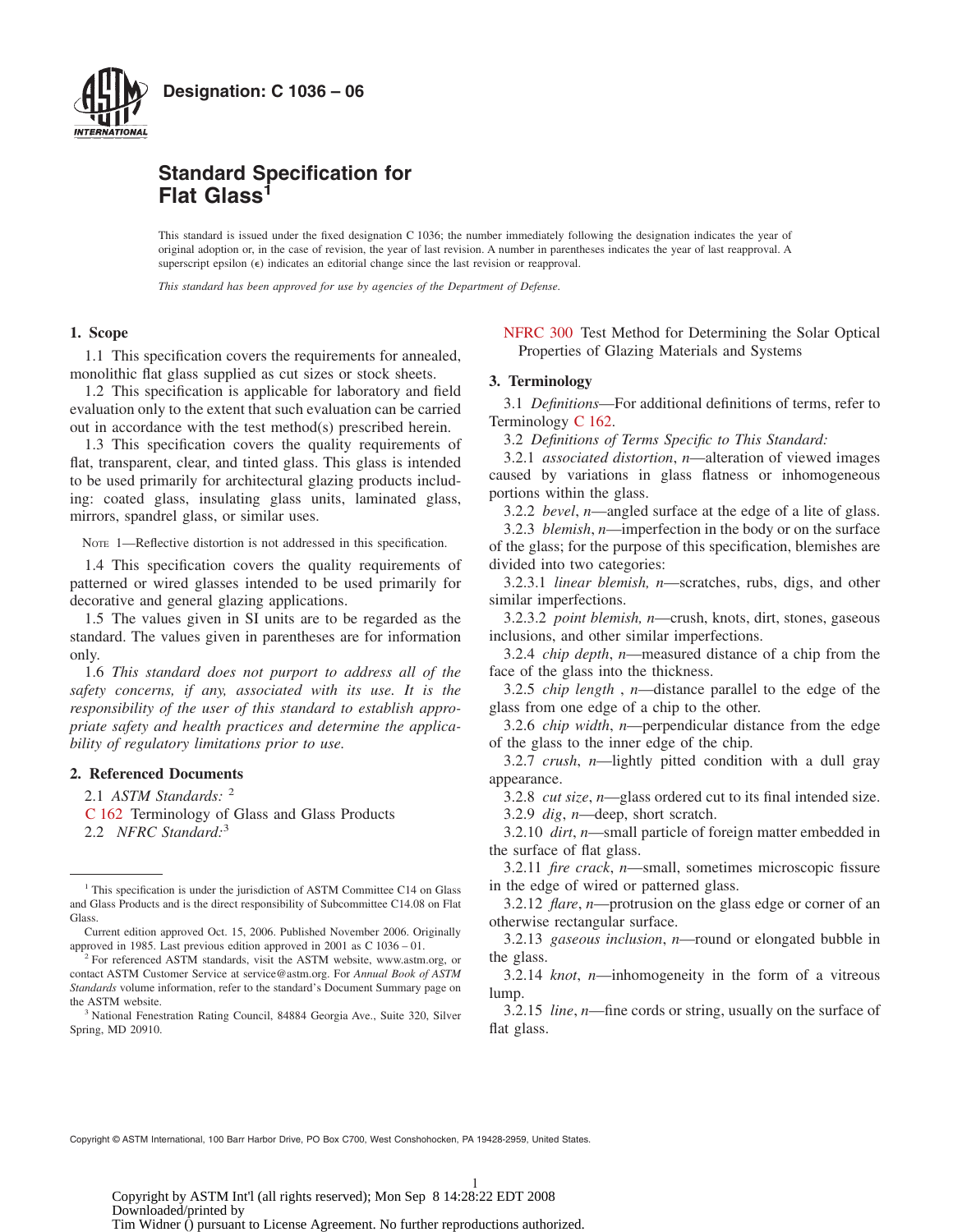<span id="page-1-1"></span><span id="page-1-0"></span>

### **TABLE 1 Allowable Shell Chip Size and Distribution (Type I Glass) for Cut Size and Stock Sheet Qualities**

| Description                           | Q1                                                                                                     | Q2                                                                                                     | Q3                                                                                  | Q <sub>4</sub>                                |
|---------------------------------------|--------------------------------------------------------------------------------------------------------|--------------------------------------------------------------------------------------------------------|-------------------------------------------------------------------------------------|-----------------------------------------------|
| Chip depth                            | Chip depth $\leq$ 25 %<br>of glass thickness                                                           | Chip depth $\leq 50$ %<br>of glass thickness                                                           | Chip depth $\leq 50$ %<br>of glass thickness                                        | Chip depth $\leq 50 \%$<br>of glass thickness |
| Chip width <sup><math>A</math></sup>  | Chip width $\leq$ 25 %<br>of glass thickness<br>or 1.6 mm $(\frac{1}{16}$ in.)<br>whichever is greater | Chip width $\leq 50\%$<br>of glass thickness<br>or 1.6 mm $(\frac{1}{16}$ in.)<br>whichever is greater | Chip width $\leq$<br>glass thickness<br>or 6 mm $(1/4$ in.)<br>whichever is greater | Not limited                                   |
| Chip length <sup><math>A</math></sup> | Chip length $\leq 2$<br>times the chip width                                                           | Chip length $\leq 2$<br>times the chip width                                                           | Chip length $\leq 2$<br>times the chip width                                        | Not limited                                   |

*<sup>A</sup>* Chip width and length are not applicable to stock sheets.

#### **TABLE 2 Dimensional Tolerance for Rectangular Shapes of Type 1 Transparent, Flat Glass***<sup>A</sup>*

|                        | Nominal Designation |       |       | <b>Thickness Range</b> |       |        | Length and Width Tolerance <sup>A</sup> |        |             |          | Squareness (D1-D2) |                    |        |
|------------------------|---------------------|-------|-------|------------------------|-------|--------|-----------------------------------------|--------|-------------|----------|--------------------|--------------------|--------|
| SI                     | Traditional         |       | mm    |                        | in.   |        | Cut Size<br><b>Stock Sheet</b>          |        |             | Cut Size |                    | <b>Stock Sheet</b> |        |
| Designation $^B$<br>mm | Designation         | min   | max   | min                    | max   | $±$ mm | $(\pm$ in.)                             | $±$ mm | $(\pm$ in.) | mm       | (in.)              | mm                 | (in.)  |
| 1.0                    | microslide          | 0.79  | 1.24  | 0.031                  | 0.049 | 1.6    | (1/16)                                  | 6.4    | (1/4)       | 2.0      | (5/64)             | 3.0                | (1/8)  |
| 1.5                    | photo               | 1.27  | 1.78  | 0.05                   | 0.07  | 1.6    | (1/16)                                  | 6.4    | (1/4)       | 2.0      | (5/64)             | 3.0                | (1/8)  |
| $\overline{c}$         | picture             | 1.80  | 2.13  | 0.071                  | 0.084 | 1.6    | (1/16)                                  | 6.4    | (1/4)       | 2.0      | (5/64)             | 3.0                | (1/8)  |
| 2.5                    | single              | 2.16  | 2.57  | 0.085                  | 0.101 | 1.6    | (1/16)                                  | 6.4    | (1/4)       | 2.0      | (5/64)             | 3.0                | (1/8)  |
| 2.7                    | lami                | 2.59  | 2.90  | 0.102                  | 0.114 | 1.6    | (1/16)                                  | 6.4    | (1/4)       | 2.0      | (5/64)             | 3.0                | (1/8)  |
| $3^C$                  | double, 1/8 in.     | 2.92  | 3.40  | 0.115                  | 0.134 | 1.6    | (1/16)                                  | 6.4    | (1/4)       | 2.0      | (5/64)             | 3.0                | (1/8)  |
| 4                      | $\frac{5}{32}$ in.  | 3.78  | 4.19  | 0.149                  | 0.165 | 1.6    | (1/16)                                  | 6.4    | (1/4)       | 2.0      | (5/64)             | 3.0                | (1/8)  |
| 5                      | 3/16 in.            | 4.57  | 5.05  | 0.18                   | 0.199 | 1.6    | (1/16)                                  | 6.4    | (1/4)       | 2.0      | (5/64)             | 3.0                | (1/8)  |
| 6                      | $\frac{1}{4}$ in.   | 5.56  | 6.20  | 0.219                  | 0.244 | 1.6    | (1/16)                                  | 6.4    | (1/4)       | 2.0      | (5/64)             | 3.0                | (1/8)  |
| 8                      | $\frac{5}{16}$ in.  | 7.42  | 8.43  | 0.292                  | 0.332 | 2.0    | (5/64)                                  | 6.4    | (1/4)       | 2.8      | (7/64)             | 6.0                | (1/4)  |
| 10                     | $\frac{3}{8}$ in.   | 9.02  | 10.31 | 0.355                  | 0.406 | 2.4    | (3/32)                                  | 6.4    | (1/4)       | 3.4      | (1/8)              | 6.0                | (1/4)  |
| 12                     | $\frac{1}{2}$ in.   | 11.91 | 13.49 | 0.469                  | 0.531 | 3.2    | (1/8)                                   | 6.4    | (1/4)       | 4.5      | (11/64)            | 10.0               | (3/8)  |
| 16                     | $\frac{5}{8}$ in.   | 15.09 | 16.66 | 0.595                  | 0.656 | 4.0    | (5/32)                                  | 6.4    | (1/4)       | 5.7      | (7/32)             | 12.0               | (1/2)  |
| 19                     | $\frac{3}{4}$ in.   | 18.26 | 19.84 | 0.719                  | 0.781 | 4.8    | (3/16)                                  | 6.4    | (1/4)       | 6.8      | (1/4)              | 14.0               | (9/16) |
| 22                     | $\frac{7}{8}$ in.   | 21.44 | 23.01 | 0.844                  | 0.906 | 5.6    | (7/32)                                  | 6.4    | (1/4)       | 7.9      | (19/64)            | 16.0               | (5/8)  |
| 25                     | $1$ in.             | 24.61 | 26.19 | 0.969                  | 1.031 | 6.4    | (1/4)                                   | 6.4    | (1/4)       | 9.0      | (11/32)            | 18.0               | (3/4)  |

*<sup>A</sup>* Length and width of cut size and stock sheets of flat glass include flares and bevels.

*<sup>B</sup>* These designations apply only to ASTM International and may not reflect other international standards.

*<sup>C</sup>* Within the 3.0 designation there are some applications that may require different thickness ranges such as DST. (Typical minimum thickness for DST is 0.120 in.)

3.2.16 *patterned glass*, *n*—rolled flat glass having a pattern on one or both surfaces.

3.2.17 *ream*, *n*—linear distortion as a result of nonhomogeneous layers of flat glass.

3.2.18 *rub*, *n*—abrasion of a glass surface producing a frosted appearance.

3.2.19 *scratch*, *n*—damage on a glass surface in the form of a line caused by the movement of an object across and in contact with the glass surface.

3.2.20 *shell chip*, *n*—circular indentation in the glass edge as a result of breakage of a small fragment out of an otherwise regular surface.

3.2.21 *stock sheets*, *n*—glass ordered in sizes intended to be cut to create final or cut size (that is, uncuts, intermediates, jumbos, and lehr ends).

3.2.22 *stone*, *n*—crystalline inclusion in glass.

3.2.23 *string*, *n*—straight or curled line, usually resulting from slow solution of a large grain of sand or foreign material.

3.2.24 *tinted glass*, *n*—glass formulated to have a uniform color throughout the glass, with the purpose of reducing glare, solar heat gain, or visible/ultraviolet (UV) transmittance.

3.2.25 *v-chip*, *n*—v-shaped imperfection in the edge of the glass lite.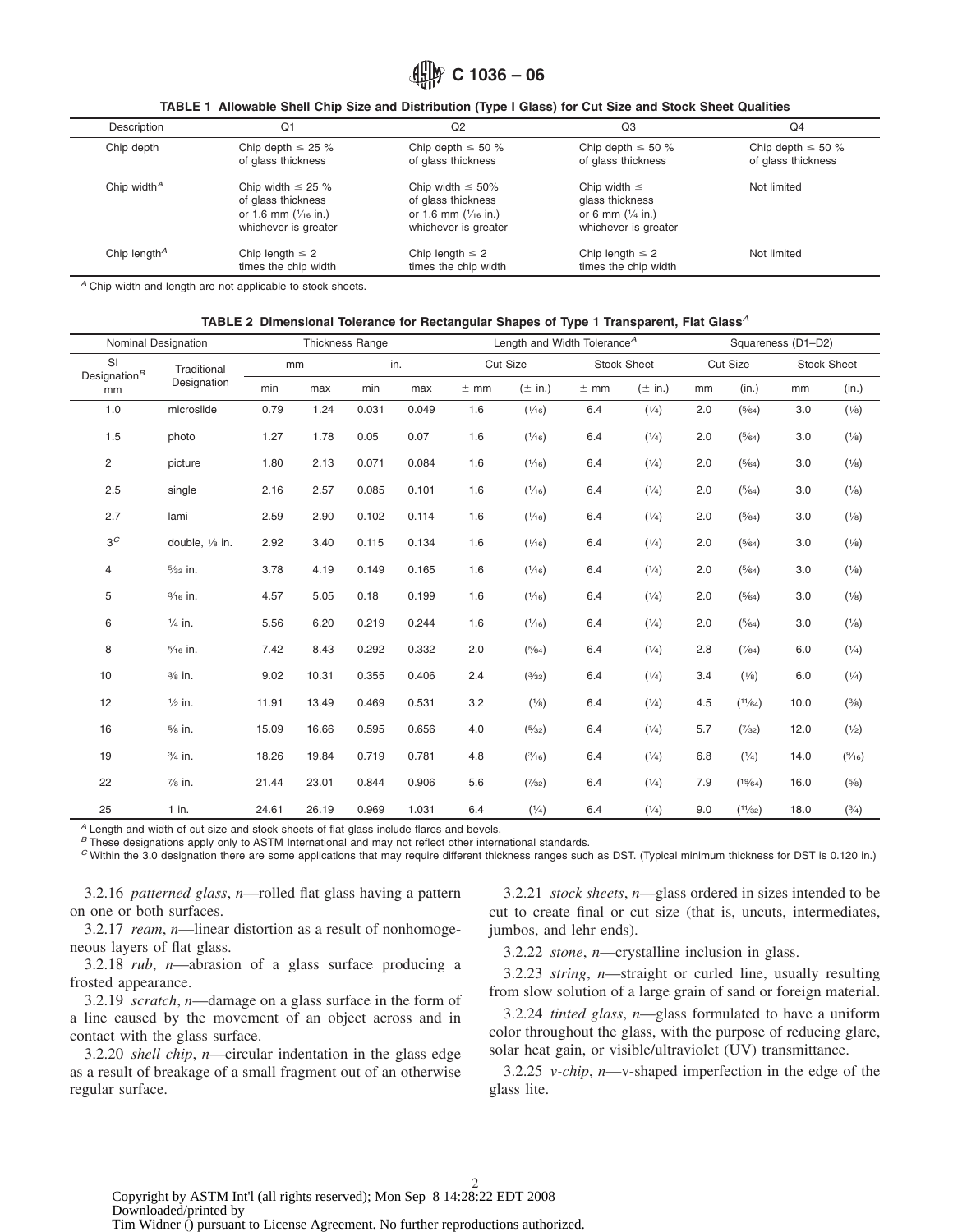# <span id="page-2-0"></span>**C 1036 – 06**

|  |  |  |  |  |  | TABLE 3 Allowable Point Blemish Size and Distribution For Cut Size Qualities <sup><math>A</math></sup> |  |  |  |  |  |
|--|--|--|--|--|--|--------------------------------------------------------------------------------------------------------|--|--|--|--|--|
|--|--|--|--|--|--|--------------------------------------------------------------------------------------------------------|--|--|--|--|--|

| <b>Blemish Size</b><br>mm $(in.)^{B,C,D}$    | Q1<br>Quality 1                                                  | Q <sub>2</sub><br>Quality 2                                             | Q3<br>Quality 3                                                        | Q <sub>4</sub><br>Quality 4                                            |
|----------------------------------------------|------------------------------------------------------------------|-------------------------------------------------------------------------|------------------------------------------------------------------------|------------------------------------------------------------------------|
| < 0.50<br>(0.02)                             | Allowed <sup>E</sup>                                             | Allowed <sup>E</sup>                                                    | Allowed                                                                | Allowed                                                                |
| $\geq 0.50 < 0.80$<br>$\geq$ (0.02) < (0.03) | Allowed with a<br>minimum separation<br>of 1500 mm (60 in.) $^F$ | Allowed with a<br>minimum separation<br>of 600 mm $(24 \text{ in.})^F$  | Allowed                                                                | Allowed                                                                |
| $\geq 0.80 < 1.20$<br>$\geq$ (0.03) < (0.05) | None allowed                                                     | Allowed with a<br>minimum separation<br>of 1200 mm $(48 \text{ in.})^F$ | Allowed                                                                | Allowed                                                                |
| $\geq 1.20 < 1.50$<br>$\geq$ (0.05) < (0.06) | None allowed                                                     | Allowed with a<br>minimum separation<br>of 1500 mm (60 in.) $\sqrt{ }$  | Allowed with a<br>minimum separation<br>of 600 mm $(24 \text{ in.})^F$ | Allowed                                                                |
| $\geq 1.50 < 2.00$<br>$\geq$ (0.06) < (0.08) | None allowed                                                     | None allowed                                                            | Allowed with a<br>minimum separation<br>of 600 mm $(24 \text{ in.})^F$ | Allowed                                                                |
| $\geq 2.00 < 2.50$<br>$\geq$ (0.08) < (0.10) | None allowed                                                     | None allowed                                                            | None allowed                                                           | Allowed with a<br>minimum separation<br>of 600 mm $(24 \text{ in.})^F$ |
| $\geq 2.5$<br>$\geq$ (0.10)                  | None allowed                                                     | None allowed                                                            | None allowed                                                           | None allowed                                                           |

*A* Table values are for 6.0 mm (1/4 in.) and less. For glass thicker than 6.0 mm (1/4 in.) and less than or equal to 12.0 mm (1/2 in.), they may contain proportionally larger blemishes for the same minimum separation distances. (For example, a 12-mm Q3 sample with a blemish size of  $\geq 3.0 < 4.0$  mm, the allowable minimum separation would be 600 mm.) [Table 3](#page-2-0) does not apply to glass thicker than 12.0 mm (1/2 in.). Allowable blemishes for glass thicker than 12.0 mm (1/2 in.) shall be determined by agreement between the buyer and the seller.

<sup>B</sup> See [6.1.1.1](#page-5-0) for detection of point blemishes.<br>
<sup>C</sup> See [6.1.1.2](#page-5-1) for measurement of point blemishes.<br>
<sup>D</sup> For Q1 and Q2 only, the blemish size includes associated distortion (see [6.1.1.2\)](#page-5-1).<br>
<sup>E</sup> Provided that normally no

*<sup>F</sup>* See [6.1.1.4](#page-5-2) for minimum blemish separation.

#### **TABLE 4 Point Blemishes Allowed for Stock Sheets**

|                                                                                                                  | <u>IADLE 4 FUIIILDICIIIISIICS AIIUWCU IUI JUULA JIICCIS</u>              | Quality                                     | Tvpical Use                                                                                                                    |  |  |
|------------------------------------------------------------------------------------------------------------------|--------------------------------------------------------------------------|---------------------------------------------|--------------------------------------------------------------------------------------------------------------------------------|--|--|
| Glass Area                                                                                                       | Point Blemishes Allowed                                                  | Quality-Q1                                  | Production of high-quality mirrors.                                                                                            |  |  |
| If glass area<br>$<$ 7 m <sup>2</sup> (75 ft <sup>2</sup> )                                                      | Allowable blemishes per Table 3<br>PLUS one rejectable point blemish     | (cut-size or<br>stock sheets)               |                                                                                                                                |  |  |
| If glass area<br>$\geq$ 7 m <sup>2</sup> (75 ft <sup>2</sup> )<br>but < 14 m <sup>2</sup> (150 ft <sup>2</sup> ) | Allowable blemishes per Table 3<br>PLUS two rejectable point blemishes   | Quality-Q2<br>(cut-size or<br>stock sheets) | Production of general use mirrors and other<br>applications.                                                                   |  |  |
| If glass area<br>$\geq$ 14 m <sup>2</sup> (150 ft <sup>2</sup> )                                                 | Allowable blemishes per Table 3<br>PLUS three rejectable point blemishes | Quality-Q3<br>(cut-size or<br>stock sheets) | Production of architectural glass products in-<br>cluding coated, heat treated, laminated, and<br>other select glass products. |  |  |

3.2.26 *vision interference angle*, *n*—angle at which distortion in transmission first appears (see [Fig. 1\)](#page-3-0).

3.2.27 *wired glass*, *n*—flat glass with a layer of wire mesh embedded in the glass.

# **4. Classification and Intended Use**

NOTE 2—When referencing this specification, the user shall indicate the title and date of the specification and the type, class, quality (including cut-size or stock sheets), size, and thickness of the glass.

4.1 *Types, Classes, Forms, Qualities, and Finishes*—Glass shall be of the following types, classes, forms, qualities, and finishes, as specified:

4.1.1 *Type I—Transparent Flat Glass*: 4.1.1.1 *Class 1—Clear*:

| <b>SLUUR SHEELS!</b>                        | <u>Utilet select glass products.</u>                                                                                           |
|---------------------------------------------|--------------------------------------------------------------------------------------------------------------------------------|
| Quality-Q4<br>(cut-size or<br>stock sheets) | General glazing applications.                                                                                                  |
| $4.1.1.2$ Class $2$ —Tinted:                |                                                                                                                                |
| Quality                                     | <b>Typical Use</b>                                                                                                             |
| Quality-Q1                                  | Not available.                                                                                                                 |
| Quality-Q2<br>(cut-size or<br>stock sheets) | Production of general use mirrors and other<br>applications.                                                                   |
| Quality-Q3<br>(cut-size or<br>stock sheets) | Production of architectural glass products in-<br>cluding coated, heat treated, laminated, and<br>other select glass products. |
| Quality-Q4<br>(cut-size or<br>stock sheets) | General glazing applications.                                                                                                  |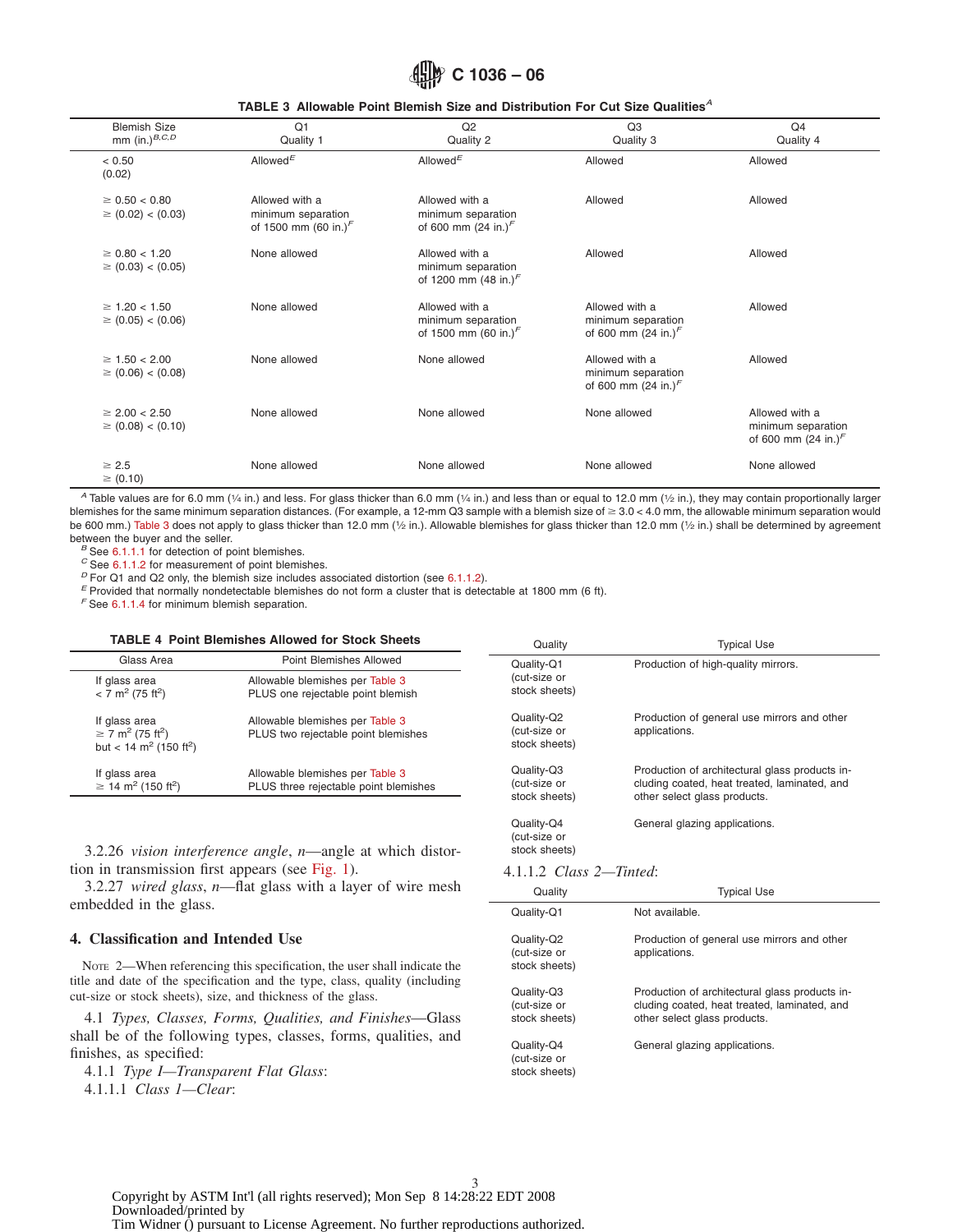

<span id="page-3-1"></span><span id="page-3-0"></span>**FIG. 1 Vision Interference Angle Procedure**

| TABLE 5 Allowable Linear Blemish Size and Distribution for Cut Size and Stock Sheet Qualities |  |  |  |  |
|-----------------------------------------------------------------------------------------------|--|--|--|--|
|-----------------------------------------------------------------------------------------------|--|--|--|--|

| Linear Blemish Size <sup>A</sup><br>Intensity Length | Q <sub>1</sub><br>Quality 1<br>Distribution                 | Q <sub>2</sub><br>Quality 2<br>Distribution                 | Q <sub>3</sub><br>Quality 3<br>Distribution                | Q <sub>4</sub><br>Quality 4<br><b>Distribution</b>         |
|------------------------------------------------------|-------------------------------------------------------------|-------------------------------------------------------------|------------------------------------------------------------|------------------------------------------------------------|
| Faint $\leq$ 75 mm (3 in.)                           | Allowed with a<br>minimum separation<br>of 1500 mm (60 in.) | Allowed with a<br>minimum separation<br>of 1200 mm (48 in.) | Allowed                                                    | Allowed                                                    |
| Faint $> 75$ mm (3 in.)                              | None allowed                                                | None allowed                                                | Allowed                                                    | Allowed                                                    |
| Light $\leq$ 75 mm (3 in.)                           | None allowed                                                | Allowed with a<br>minimum separation<br>of 1200 mm (48 in.) | Allowed                                                    | Allowed                                                    |
| Light $> 75$ mm (3 in.)                              | None allowed                                                | None allowed                                                | Allowed                                                    | Allowed                                                    |
| Medium $\leq$ 75 mm (3 in.)                          | None allowed                                                | None allowed                                                | Allowed with a<br>minimum separation<br>of 600 mm (24 in.) | Allowed                                                    |
| Medium $>$ 75 mm (3 in.)                             | None allowed                                                | None allowed                                                | None allowed                                               | Allowed                                                    |
| Heavy $\leq$ 150 mm (6 in.)                          | None allowed                                                | None allowed                                                | None allowed                                               | Allowed with a<br>minimum separation<br>of 600 mm (24 in.) |
| Heavy $> 150$ mm (6 in.)                             | None allowed                                                | None allowed                                                | None allowed                                               | None allowed                                               |

*<sup>A</sup>* See [6.1.1.3](#page-5-3) for detection of linear blemishes.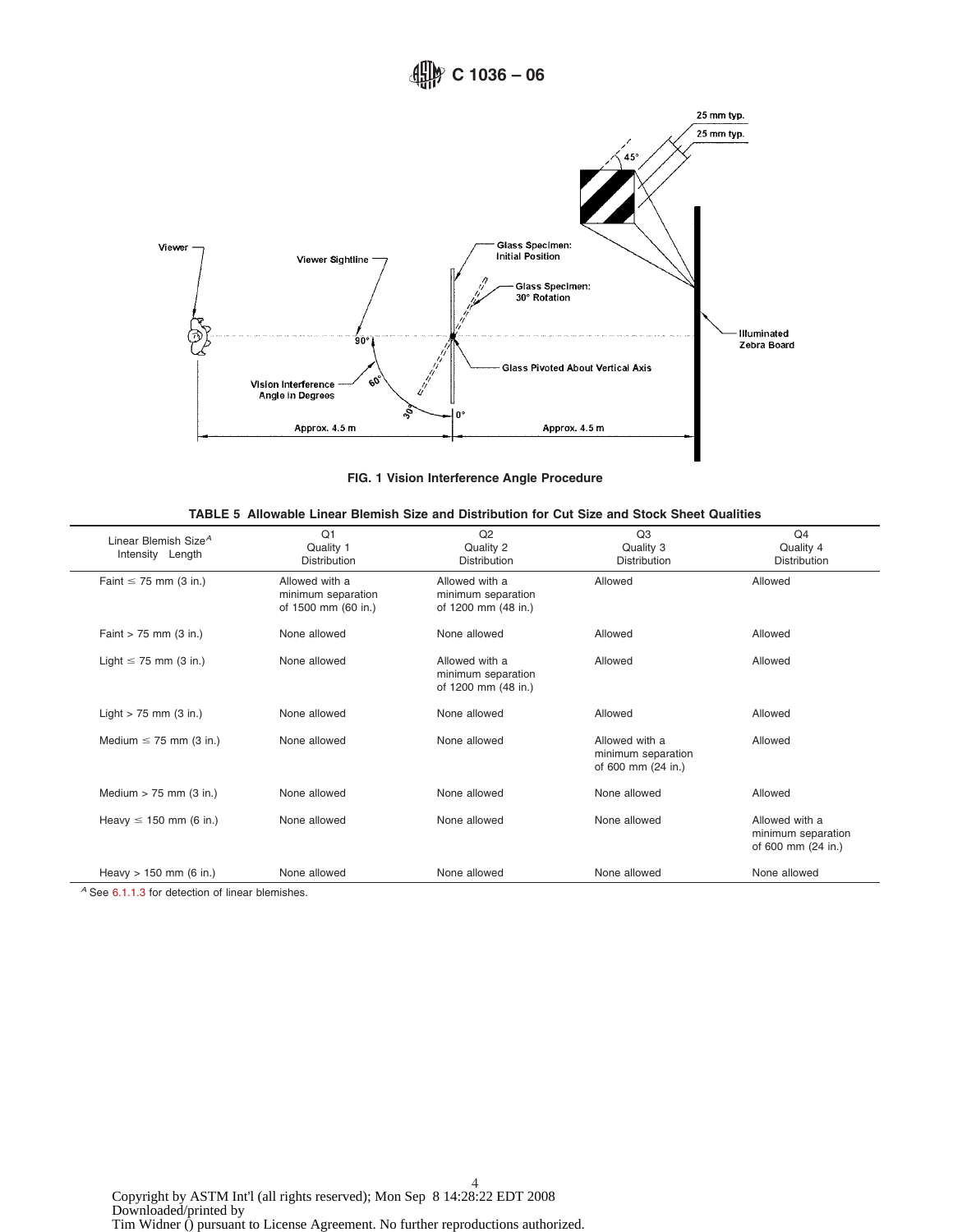4.1.2 *Type II—Patterned and Wired Flat Glass*:

4.1.2.1 *Class 1—Clear*

4.1.2.2 *Class 2—Tinted*:

| Quality        | Typical Use                                                                                                         |
|----------------|---------------------------------------------------------------------------------------------------------------------|
| Quality-Q5     | Applications in which design and aesthetic<br>characteristics are major considerations.                             |
| Quality-Q6     | Applications in which functional characteris-<br>tics are a consideration and blemishes are<br>not a major concern. |
| Form           | Description                                                                                                         |
| Form 1         | Wired glass, polished both sides                                                                                    |
| Form 2         | Wired glass, patterned surfaces                                                                                     |
| Form 3         | Patterned glass                                                                                                     |
| Finish         | Description                                                                                                         |
| Finish 1 (F1)  | Patterned one side                                                                                                  |
| Finish 2 (F2)  | Patterned both sides                                                                                                |
| Mesh           | Description                                                                                                         |
| Mesh $1$ (M1)  | Diamond                                                                                                             |
| Mesh 2 (M2)    | Square                                                                                                              |
| Mesh $3$ (M3)  | Parallel strand                                                                                                     |
| Mesh 4 (M4)    | Special                                                                                                             |
| Pattern        | Description                                                                                                         |
| Pattern 1 (P1) | Linear                                                                                                              |
| Pattern 2 (P2) | Geometric                                                                                                           |
| Pattern 3 (P3) | Random                                                                                                              |
| Pattern 4 (P4) | Special                                                                                                             |

#### **5. Requirements**

5.1 *Requirements for Type I (Transparent Flat Glass)*:

5.1.1 *Edge Requirements*—Edges of glass shall be supplied as specified.

NOTE 3—Edges may be supplied or specified, or both, as factory cut, seamed, ground, polished, beveled, mitered, and so forth. See manufacturers' literature for more information.

5.1.1.1 *Shell Chips*—Shell chips are permitted. (See [Table 1](#page-1-0) for acceptance criteria.)

5.1.1.2 *V-Chips*—Visible V-chips are not permitted. (See [6.1.1](#page-5-4) for viewing criteria.)

5.1.2 *Dimensional Tolerances*—Tolerances for length, width, squareness, and thickness for rectangular shapes shall be in accordance with [Table 2.](#page-1-1) Nonrectangular shapes shall use

**TABLE 6 Allowable Distortion (Type I Glass) for Cut Size and Stock Sheet Qualities***<sup>A</sup>*

|                                                     | Ο1                | Ω2                | OЗ                | Ω4                |
|-----------------------------------------------------|-------------------|-------------------|-------------------|-------------------|
| Allowable Vision<br>Interference Angle <sup>B</sup> | $\geq 60^{\circ}$ | $\geq 50^{\circ}$ | $\geq 35^{\circ}$ | $\geq 25^{\circ}$ |

*<sup>A</sup>* [Table 6](#page-4-0) does not apply to glass thicker than 6.0 mm (1⁄4 in.). Allowable distortion for glass thicker than 6.0 mm (1/4 in.) shall be determined by agreement between the buyer and the seller.<br><sup>*B*</sup> See [6.1.2](#page-5-8) (and [Fig. 1\)](#page-3-0) for determining the vision interference angle.

the same thickness tolerances in [Table 2.](#page-1-1) For linear dimensions of nonrectangular shapes, the length and width requirements in [Table 2](#page-1-1) shall be used. For nonlinear dimensions of nonrectangular shapes, tolerances shall be as agreed upon by the involved parties.

5.1.3 *Blemishes*—Allowable blemishes are addressed in Section [6](#page-5-5) and in [Tables 3-5.](#page-2-0)

5.1.4 *Uniformity*—For cut sizes of glass with a thickness of 6 mm  $(1/4$  in.) or less, the glass shall not vary in thickness more than 0.1 mm (0.004 in.) over a 100-mm (4-in.) length.

5.1.5 *Distortion*—Reams, strings, lines, and other allowable distortion (in transmission) are addressed in Section [6](#page-5-5) and [Table 6.](#page-4-0)

5.1.6 *Squareness*—The squareness requirements for cut glass are shown in [6.1.4](#page-6-1) and [Table 2.](#page-1-1)

5.2 *Requirements for Type II (Patterned and Wired Flat Glass)*:

5.2.1 *Wired (Forms 1 and 2)*:

5.2.1.1 *Form 1 (Polished Both Sides)*—Glass may contain waviness that does not interfere with vision normal to the surface.

5.2.1.2 *Form 2 (Patterned One or Both Sides)*—Glass shall not contain fire cracks.

5.2.1.3 *Dimensional Tolerances*—Tolerance for length, width, and thickness shall be in accordance with [Table 7.](#page-5-6)

5.2.1.4 *Wire and Mesh*—Diameter of wires shall be from 0.43 to 0.64 mm (0.017 to 0.025 in.). Discoloration and slight distortion of wire are permissible. Wired glass may contain numerous gaseous inclusions along the wire.

*(1) Mesh M1,* diamond shall be welded. Opening in the mesh shall not exceed 32 mm  $(1\frac{1}{4}$  in.) between wire intersections measured across diagonal corners of the diamond.

*(2) Mesh M2,* square shall be welded. Opening in the mesh shall not exceed 16 mm  $(5/8 \text{ in.})$  between wire intersections measured along a side of the square.

*(3) Mesh M3,* parallel strand, spacing shall be as specified.

*(4) Mesh M4,* as specified.

5.2.2 *Patterned (Form 3)*:

5.2.2.1 *Dimensional Tolerances—Finishes F1 and F2, Patterns P1, P2, P3, and P4*—Tolerances for Patterns P1 and P2 for length, width, and thickness shall be in accordance with [Table 8.](#page-5-7) Check with the manufacturer for thickness and dimensional tolerances on random Pattern P3 and special Pattern P4.

5.2.2.2 *Blemishes*—Allowable blemishes are addressed in Section [6](#page-5-5) and in [Table 9.](#page-6-2)

5.2.2.3 Patterned glass shall not contain fire cracks.

<span id="page-4-0"></span>5.2.2.4 *Surface Pattern*:

*(1) Quality Q5—*Surface pattern shall be clear, sharp, defined, and free of obvious disfiguration that affects the appearance of the pattern.

*(2) Quality Q6—*Surface pattern shall be free of large areas of blemishes. Scattered areas of non-uniform surface and scattered surface blemishes are permissible.

NOTE 4—Patterned glass can vary slightly in both configuration and color from run to run.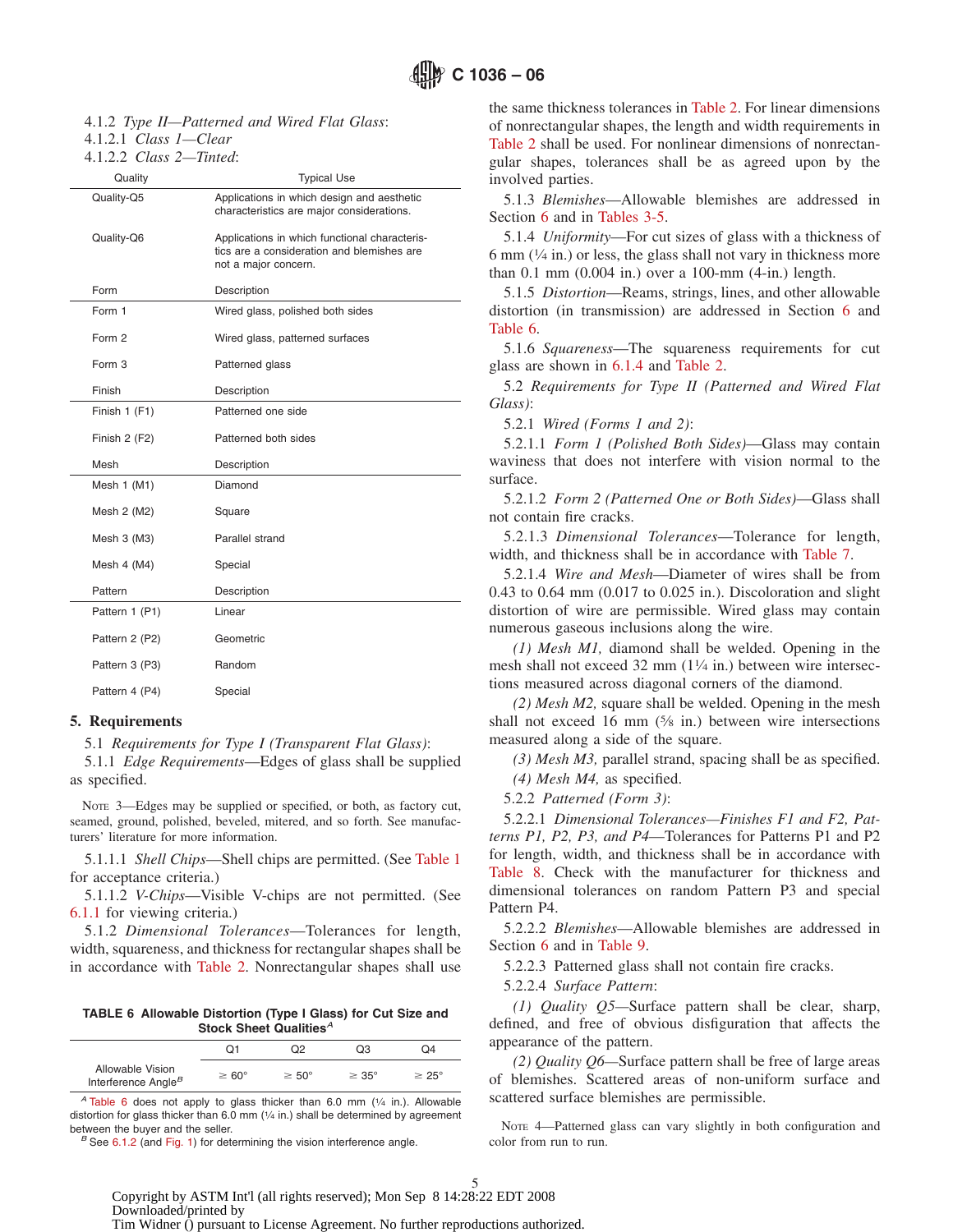<span id="page-5-6"></span>**TABLE 7 Thickness and Tolerance for Wired Glass***<sup>A</sup>*

| SI<br>Traditional<br>Designation<br>Designation<br>mm<br>ın. |                     |             | Thickness Range<br>mm |                | <b>Thickness Range</b><br>ın. | Length and Width<br>Tolerance |                  |
|--------------------------------------------------------------|---------------------|-------------|-----------------------|----------------|-------------------------------|-------------------------------|------------------|
|                                                              |                     | min         | max                   | min            | max                           | $±$ mm                        | $(\pm$ in.)      |
| 10                                                           | 74<br>$\frac{3}{8}$ | 6.4<br>8.76 | 7.6<br>10.03          | 0.252<br>0.303 | 0.299<br>0.390                | 4.8<br>4.8                    | (3/16)<br>(3/16) |

*<sup>A</sup>* While the designation in millimetres and inches (traditional designation) are the same as shown in [Table 2,](#page-1-1) actual wire glass thickness is greater than nonwire glass.

**TABLE 8 Thickness and Tolerance for Patterned Glass**

| Designation<br>(mm) | Traditional<br>Designation  | <b>Thickness Range</b><br>mm |       | in.   | Thickness Range | Length and Width<br>Tolerance |             |  |
|---------------------|-----------------------------|------------------------------|-------|-------|-----------------|-------------------------------|-------------|--|
|                     |                             | min                          | max   | min   | max             | $±$ mm                        | $(\pm$ in.) |  |
| $\overline{2}$      | Picture                     | 1.80                         | 2.14  | 0.071 | 0.084           | 1.6                           | (1/16)      |  |
| 2.5                 | Single                      | 2.15                         | 2.90  | 0.085 | 0.114           | 1.6                           | (1/16)      |  |
| 3                   | Double<br>$\frac{1}{8}$ in. | 3.00                         | 3.61  | 0.118 | 0.142           | 1.6                           | (1/16)      |  |
| 4                   | $\frac{5}{32}$ in.          | 3.62                         | 4.37  | 0.143 | 0.172           | 1.6                           | (1/16)      |  |
| 5                   | $\frac{3}{16}$ in.          | 4.39                         | 5.42  | 0.173 | 0.213           | 1.6                           | (1/16)      |  |
| 5.5                 | $\frac{7}{32}$ in.          | 5.43                         | 5.90  | 0.214 | 0.232           | 2.4                           | (3/32)      |  |
| 6                   | $\frac{1}{4}$ in.           | 5.70                         | 7.60  | 0.224 | 0.299           | 3.2                           | (1/8)       |  |
| 8                   | $\frac{5}{16}$ in.          | 7.61                         | 9.10  | 0.300 | 0.358           | 4.0                           | (5/32)      |  |
| 10                  | $\frac{3}{8}$ in.           | 9.11                         | 10.70 | 0.359 | 0.421           | 4.8                           | (3/16)      |  |
| 12                  | $\frac{1}{2}$ in.           | 11.50                        | 13.00 | 0.453 | 0.512           | 4.8                           | (3/16)      |  |

# **6. Test Methods**

6.1 *Test Methods for Type I Glass (Transparent Flat Glass)*: 6.1.1 *Viewing Conditions for Blemish Detection*—All visual inspections shall be made with 20/20 vision (naked eye or corrected). Place samples in the vertical position at the distance as specified in the sections following. The viewer shall look through the sample at an angle of 90° (perpendicular) to the surface using the following lighting unless otherwise specified: daylight (without direct sunlight) or other uniform diffused background lighting that simulates daylight, with a minimum luminance of 1700 lux (160 foot-candles) measured at the surface of the glass facing the light source. See [Fig. 2.](#page-7-0)

6.1.1.1 *Blemish Detection for Point Blemish (Knots, Dirt, Stones, Crush, Gaseous Inclusions, and Other Similar Blemishes)*—Place samples at a distance of approximately 1 m (39 in.) from the viewer. If a blemish is detected, refer to [Tables](#page-2-0) [3 and 4](#page-2-0) for evaluation criteria.

6.1.1.2 *Point Blemish Measurement*—Point blemish size shall be determined by measuring the maximum length and perpendicular width of the blemish and calculating the average of the two dimensions. The allowable blemish sizes listed in [Table 3](#page-2-0) include associated distortion for Q1 and Q2, but Q3 and Q4 do not include associated distortion.

6.1.1.3 *Detection for Linear Blemishes (Scratches, Rubs, Digs, and Other Similar Blemishes)*—Place samples approximately 4 m (160 in.) from the viewer. The viewer shall move towards the specimen until a blemish is detected (if any). The distance from the viewer to glass surface when the blemish is first detectable is defined as the detection distance. Blemish

<span id="page-5-7"></span><span id="page-5-5"></span>intensity is determined by comparing the detection distance to the blemish intensity chart in [Table 10.](#page-6-3) Refer to [Table 5](#page-3-1) for evaluation criteria.

<span id="page-5-4"></span><span id="page-5-2"></span>6.1.1.4 *Blemish Distribution*—To determine the separation between blemishes (see [Table 3](#page-2-0) and [Table 5\)](#page-3-1), measure the distance between the two closest points of the blemishes. The minimum separation distance between blemishes is determined by the minimum separation required for the larger of the two blemishes.

<span id="page-5-8"></span><span id="page-5-1"></span><span id="page-5-0"></span>6.1.2 *Ream, Strings, Lines, and Distortion*—(See [Fig. 1.](#page-3-0)) Place sample, with the direction of the draw oriented vertically, at a distance of approximately 4.5 m (15 ft) from a zebra board with a measured illumination of 215 lux (20 foot-candles) minimum with 25-mm (1-in.) black-and-white diagonal stripes. Start with the glass sample parallel with the zebra board (identified as 0°) and perpendicular with the viewer's line of sight. Rotate the specimen clockwise from zero until it reaches the angle at which the distortion appears and report that angle as the vision interference angle. Refer to [Table 6](#page-4-0) for evaluation criteria. If the direction of draw cannot be determined, then the sample shall also be viewed turning the sample 90° and evaluated as stated above. The lower of the two interference angles measured shall be used to compare to the evaluation criteria in [Table 6.](#page-4-0)

<span id="page-5-3"></span>6.1.3 *Dimensional Measurements*—To measure the length and width of cut size and stock sheets of flat glass, measure the perpendicular distance from edge to edge, including flares and bevels.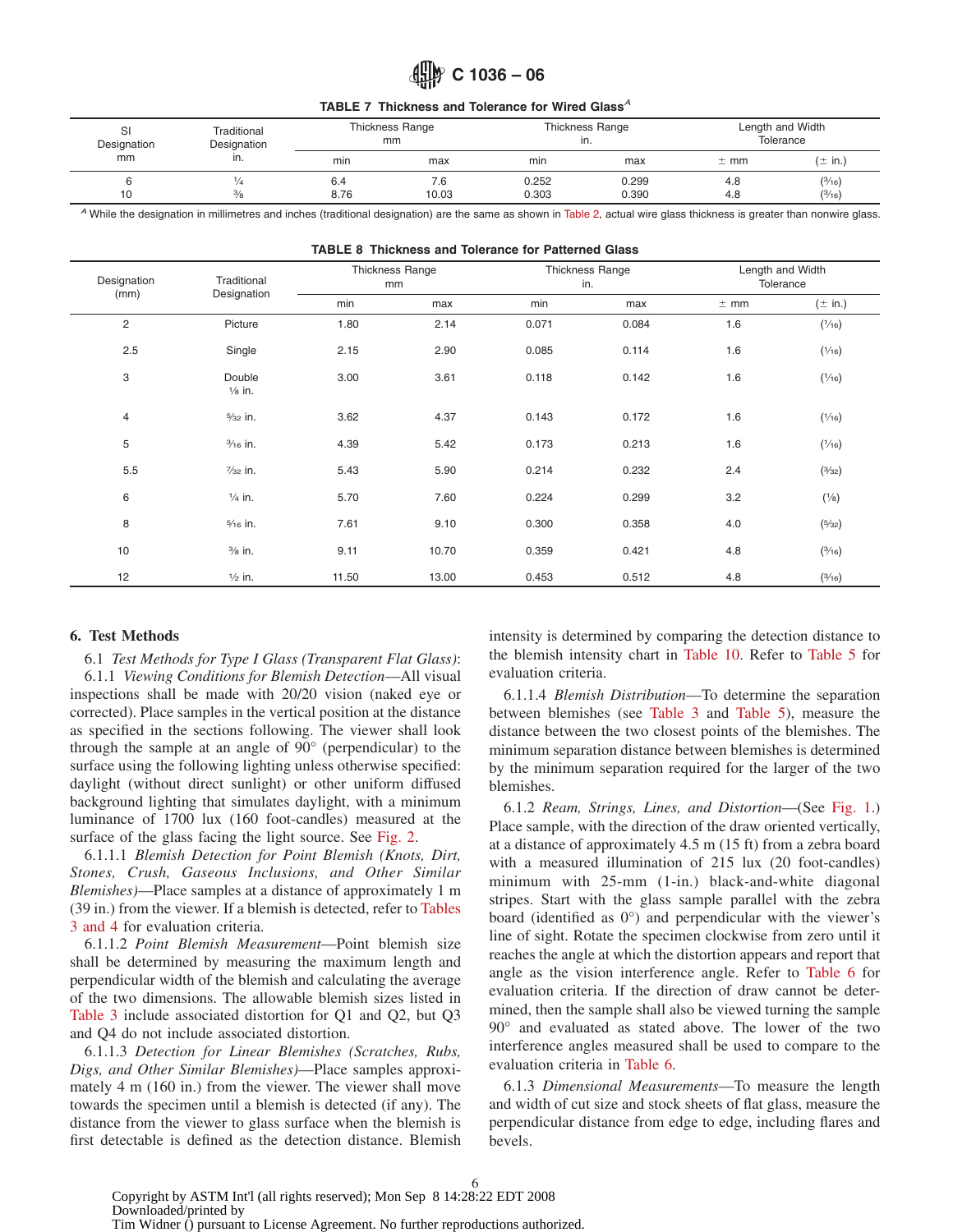<span id="page-6-2"></span>**C 1036 – 06**

**TABLE 9 Allowable Blemish Size and Distribution for Cut Size and Stock Sheet Patterned Glass***<sup>A</sup>*

| Blemish Size <sup>B,C,D</sup><br>$mm$ (in.)    | Q <sub>5</sub><br>Quality 5                                 | Q <sub>6</sub><br>Quality 6                                 |
|------------------------------------------------|-------------------------------------------------------------|-------------------------------------------------------------|
| < 2.50(0.10)                                   | Allowed                                                     | Allowed                                                     |
| $\geq$ 2.50 < 4.00<br>$\geq$ (0.10) < (0.16)   | Allowed with a<br>minimum separation<br>of 600 mm (24 in.)  | Allowed with a<br>minimum separation<br>of 600 mm (24 in.)  |
| $\geq 4.00 < 6.00$<br>$\geq$ (0.16) < (0.24)   | Allowed with a<br>minimum separation<br>of 1200 mm (48 in.) | Allowed with a<br>minimum separation<br>of 1200 mm (48 in.) |
| $\geq 6.00 < 8.00$<br>$\geq$ (0.24) < (0.31)   | Allowed with a<br>minimum separation<br>of 1500 mm (60 in.) | Allowed with a<br>minimum separation<br>of 1500 mm (60 in.) |
| $\geq 8.00 < 10.00$<br>$\geq$ (0.31) < (0.39)  | Allowed with a<br>minimum separation<br>of 1500 mm (60 in.) | Allowed with a<br>minimum separation<br>of 1500 mm (60 in.) |
| $\geq$ 10.00 < 15.00<br>$\geq$ (0.39) < (0.59) | Allowed with a<br>minimum separation<br>of 1500 mm (60 in.) | Allowed with a<br>minimum separation<br>of 1500 mm (60 in.) |
| $\geq$ 15.00 < 19.00<br>$\geq$ (0.59) < (0.75) | Not allowed                                                 | Allowed with a<br>minimum separation<br>of 1500 mm (60 in.) |
| > 19.00(0.75)                                  | Not allowed                                                 | Not allowed                                                 |

*A* Table values are for 6.0 mm (1/4 in.) and less. For glass thicker than 6.0 mm (1/4 in.) and less than or equal to 12.0 mm (1/2 in.), they may contain proportionally larger blemishes for the same minimum separation distances. (For example, a 12-mm Q5 sample with a blemish size of  $\geq 20.0 < 30.0$  mm, the allowable minimum separation would be 1500 mm.) [Table 9](#page-6-2) does not apply to glass thicker than 12.0 mm (1/2 in.). Allowable blemishes for glass thicker than 12.0 mm (1/2 in.) shall be determined by agreement between the buyer and the seller.<br>
<sup>B</sup> See [6.1.1.1](#page-5-0) for detection of point blemishes.<br>
<sup>C</sup> See [6.2.3](#page-6-4) for measurement of point blemishes.<br>
<sup>C</sup> Blemishes not specifically mentioned shall be compared to the blemish t

### **TABLE 10 Blemish Intensity Chart**

| <b>Detection Distance</b>     | <b>Blemish Intensity</b> |
|-------------------------------|--------------------------|
| Over 3.3 m (132 in.)          | Heavy                    |
| 3.3 to 1.01 m (132 to 40 in.) | Medium                   |
| 1 to 0.2 m (39 to 8 in.)      | Light                    |
| Less than $0.2$ m $(8$ in.)   | Faint                    |

6.1.4 *Squareness Measurement*—After measuring the length and width for compliance with dimensional tolerance, measure the length of both diagonals (corner to corner). The difference in length between the two diagonals (D1–D2) shall not exceed the limits set forth in [Table 2.](#page-1-1)

6.1.5 *Solar/Optical Properties*—If specified, the reflectance and transmittance of glass are to be determined in accordance with [NFRC 300.](#page-0-2)

# 6.2 *Test Methods for Type II Glass (Wired or Patterned Glass)*:

6.2.1 *Associated Distortion and Blemish Appraisal*— Because of the variety of uses of patterned and wired glass, specific inspection guidelines are beyond the scope of this specification. Check with the manufacturer for more information.

6.2.2 *Dimensional Measurements*—To measure the length and width of cut size and stock sheets of flat glass, measure the perpendicular distance from edge to edge, including flares and

<span id="page-6-3"></span>bevels. Measurements taken at any point shall meet the tolerance requirements of [Table 7](#page-5-6) or [Table 8,](#page-5-7) or both.

<span id="page-6-4"></span>6.2.3 *Point Blemish Measurement*—Point blemish size shall be determined by measuring the maximum length and perpendicular width of the blemish and calculating the average of the two dimensions. The allowable blemish sizes listed in [Table 9](#page-6-2) do not include associated distortion.

<span id="page-6-1"></span>6.2.4 *Solar/Optical Properties*—For patterned and wired glass, consult with the manufacturer when the solar and optical properties are required.

6.2.5 *Measuring the Thickness of Patterned Glass*—The thickness of patterned glass shall be determined by measuring high point to high point to the precision and accuracy in [Table](#page-5-7) [8,](#page-5-7) using a measuring device with 19-mm (3⁄4-in.) diameter or greater contact surfaces. As an alternate method, the thickness may be measured using two bars with flat and parallel surfaces 75 mm (3 in.) long or greater  $\times$  6 mm (0.25 in.) wide or greater  $\times$  6 mm (0.25 in.) thick or greater.

### <span id="page-6-0"></span>**7. Package Marking**

7.1 Each package of glass shall be identified by the manufacturer and include the manufacturer's name or trademark, nominal thickness, and place of manufacture.

# **8. Keywords**

8.1 architectural glass; flat glass; glazing; patterned glass; tinted glass; transparent glass; wired glass